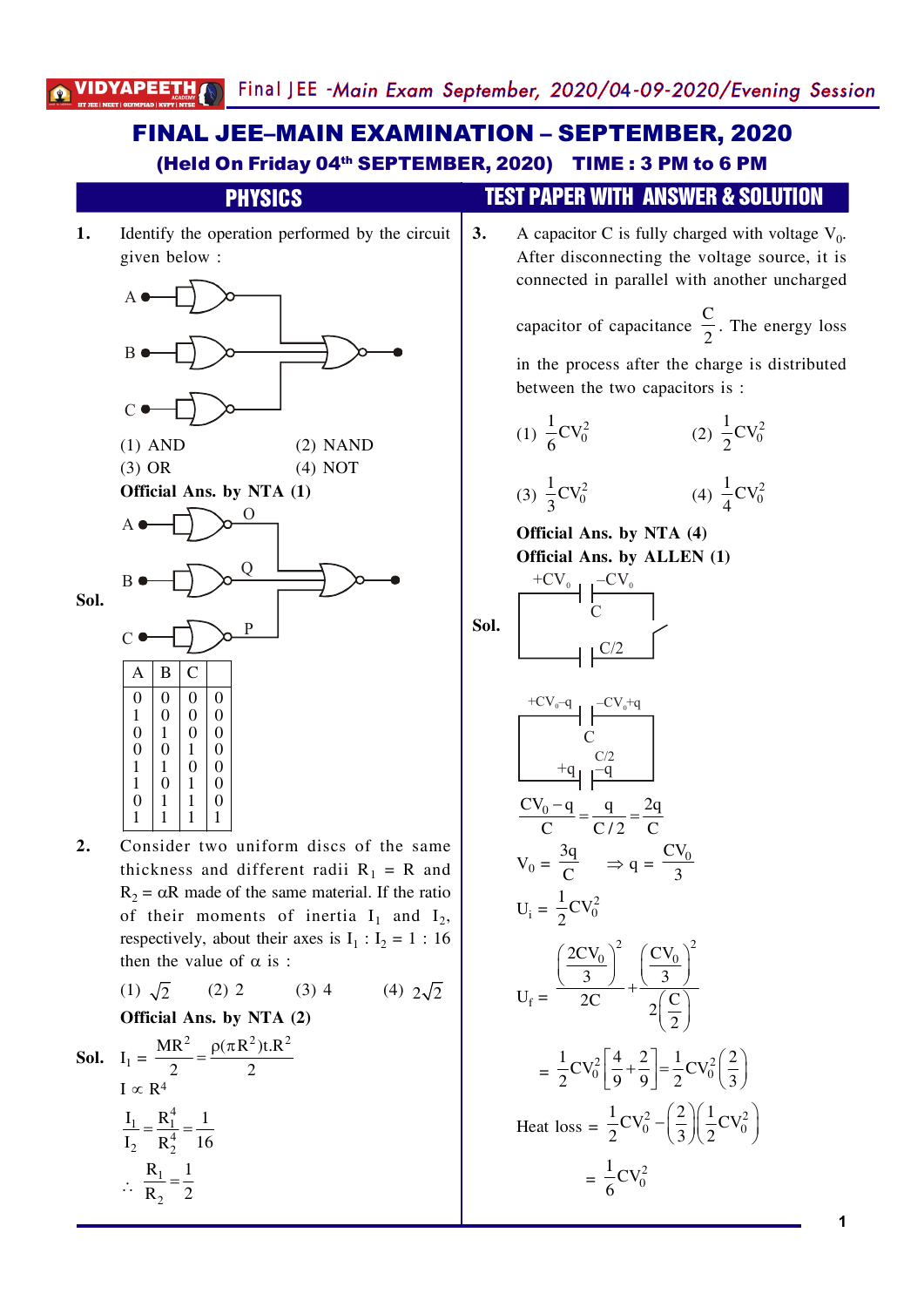- A person pushes a box on a rough horizontal  $\overline{4}$ . platform surface. He applies a force of 200 N over a distance of 15 m. Thereafter, he gets progressively tired and his applied force reduces linearly with distance of 100 N. The total distance through which the box has been moved is 30 m. What is the work done by the person during the total movement of the  $box$ ?
	- $(1)$  5690 J  $(2)$  5250 J
	- $(3)$  3280 J  $(4)$  2780 J

Official Ans. by NTA (2)

**Sol.**  $F = 200 N$ 

for  $0 \le x \le 15$ 

 $= 200 - \frac{100}{15}(x-15)$  for  $15 \le x < 30$ 

 $W = \int F dx$  $15$  $\frac{30}{4}$ 

$$
= \int_{0}^{1} 200 \, dx + \int_{15}^{1} \left( 300 - \frac{100}{15} x \right) dx
$$

$$
= 200 \times 15 + 300 \times 15 - \frac{100}{15} \times \frac{(30^{2} - 15^{2})}{2}
$$

$$
= 3000 + 4500 - 2250
$$

$$
= 5250 \text{ J}
$$

 $100 \lambda$ 

5. The electric field of a plane electromagnetic wave is given by

$$
\vec{E} = E_0(\hat{x} + \hat{y})\sin(kz - \omega t)
$$

Its magnetic field will be given by:

(1)  $\frac{E_0}{2}(\hat{x} - \hat{y})\cos(kz - \omega t)$ (2)  $\frac{E_0}{c}(-\hat{x} + \hat{y})\sin(kz - \omega t)$ (3)  $\frac{E_0}{c}(\hat{x} - \hat{y})\sin(kz - \omega t)$ (4)  $\frac{E_0}{2}(\hat{x} + \hat{y})\sin(kz - \omega t)$ 

Official Ans. by NTA (2)

**Sol.**  $\vec{E} = E_0(\hat{x} + \hat{y})\sin(kz - \omega t)$ 

direction of propagation =  $+\hat{k}$ 

$$
\hat{E} = \frac{\hat{i} + \hat{j}}{\sqrt{2}}
$$
\n
$$
\hat{k} = \hat{E} \times \hat{B}
$$
\n
$$
\hat{k} = \left(\frac{\hat{i} + \hat{j}}{\sqrt{2}}\right) \times \hat{B} \implies \hat{B} = \frac{-\hat{i} + \hat{j}}{\sqrt{2}}
$$
\n
$$
\therefore \quad \vec{B} = \frac{E_0}{C}(-\hat{x} + \hat{y})\sin(kz - \omega t)
$$

Find the bindng energy per nucleon for  $\frac{120}{50}$  Sn. 6. Mass of proton  $m_p = 1.00783$  U, mass of neutron  $m_n = 1.00867$  U and mass of tin nucleus  $m_{Sn} = 119.902199$  U. (take  $1U = 931 \text{ MeV}$  $(1) 8.5 \text{ MeV}$  $(2)$  7.5 MeV

> $(3) 8.0 MeV$  $(4)$  9.0 MeV

Official Ans. by NTA (1)

**Sol.** B.E. = 
$$
[\Delta m]
$$
.c<sup>2</sup>

$$
M_{expected} = ZM_p + (A - Z)M_n
$$
  
= 50 [1.00783] + 70 [1.00867]

 $M_{actual} = 119.902199$ 

$$
B.E. = \left[50[1.00783] + 70[1.00867] - 119.902199\right] \times 931
$$

$$
= 1020.56
$$

$$
\frac{\text{BE}}{\text{nucleon}} = \frac{1020.56}{120} = 8.5 \text{ MeV}
$$

 $\overline{7}$ . A small ball of mass is thrown upward with velocity u from the ground. The ball experiences a resistive force mkv<sup>2</sup> where v is its speed. The maximum height attained by the ball is :

(1) 
$$
\frac{1}{2k} \tan^{-1} \frac{k u^2}{g}
$$
 (2)  $\frac{1}{2k} \ln \left( 1 + \frac{k u^2}{g} \right)$   
(3)  $\frac{1}{k} \tan^{-1} \frac{k u^2}{2g}$  (4)  $\frac{1}{k} \ln \left( 1 + \frac{k u^2}{2g} \right)$ 

Official Ans. by NTA (2)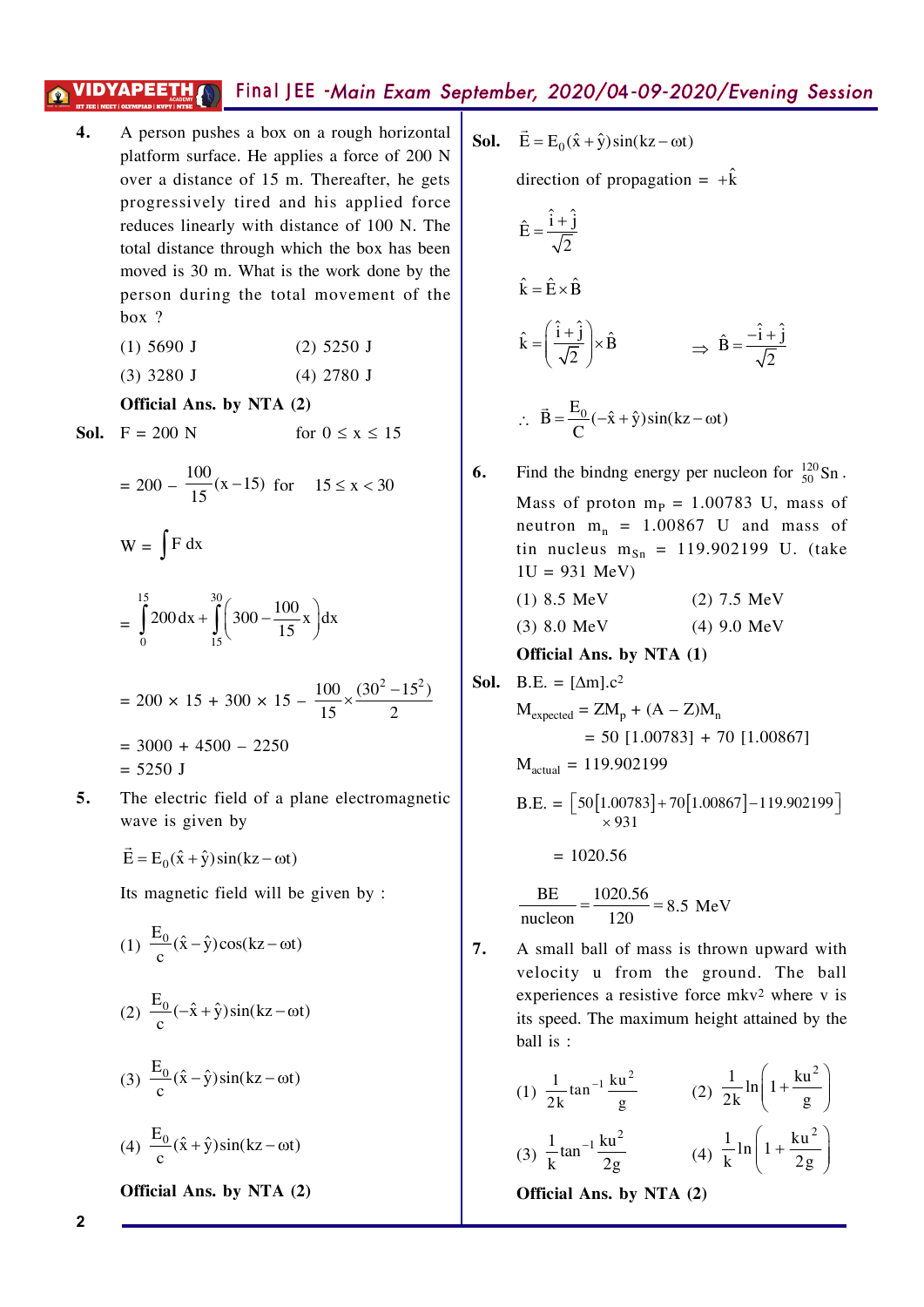| Sol. | $\int_{\text{u}}^{\text{v}=0} \int_{\text{H}} \int_{\text{v}} (g+kv^2) = a(\text{acceleration})$ |
|------|--------------------------------------------------------------------------------------------------|
|      | $\vec{F} = mkv^2 - mg$                                                                           |
|      | $\vec{a} = \frac{\vec{F}}{m} = -\left[kv^2 + g\right]$                                           |
|      | $\Rightarrow$ v. $\frac{dv}{dh} = -[kv^2 + g]$                                                   |
|      | $\Rightarrow \int_{0}^{0} \frac{v \, dv}{kv^2 + g} = - \int_{0}^{H} dh$                          |
|      | $\frac{1}{2K} \ln \left[ k v^2 + g \right]_0^0 = -H$                                             |
|      | $\Rightarrow \frac{1}{2K} \ln \left[ \frac{k u^2 + g}{g} \right] = H$                            |
|      | y                                                                                                |
|      |                                                                                                  |
| 8.   | 80 cm<br>$\Omega$                                                                                |
|      | ٠X<br>$\longleftarrow$ 60 cm                                                                     |
|      |                                                                                                  |

For a uniform rectangular sheet shown in the figure, the ratio of moments of inertia about the axes perpendicular to the sheet and passing through O (the centre of mass) and O' (corner point) is :

 $(4)$  1/4  $(1)$  1/2  $(2)$  2/3  $(3)$  1/8 Official Ans. by NTA (4)

80 cm



Rectangular sheet

$$
I_{\text{O}} = \frac{M}{12} [L^2 + B^2] = \frac{M}{12} [80^2 + 60^2]
$$
  
\n
$$
I_{\text{O'}} = I_0 + \text{Md}^2 \{ \text{parallel axis theorem} \}
$$
  
\n
$$
= \frac{M}{12} [80^2 + 60^2] + M [50]^2
$$
  
\n
$$
\frac{I_{\text{O}}}{I_{\text{O'}}} = \frac{M/12[80^2 + 60^2]}{\frac{M}{12} [80^2 + 60^2] + M [50]^2} = \frac{1}{4}
$$

 $9<sub>1</sub>$ Match the thermodynamic processes taking place in a system with the correct conditions. In the table :  $\Delta Q$  is the heat supplied,  $\Delta W$  is the work done and  $\Delta U$  is change in internal energy of the system:

| <b>Process</b>                                               | Condition                                   |  |
|--------------------------------------------------------------|---------------------------------------------|--|
| (I) Adiabatic                                                | $(A) \Delta W = 0$                          |  |
| (II) Isothermal                                              | (B) $\Delta Q = 0$                          |  |
| (III) Isochoric                                              | $(C) \Delta U \neq 0$ , $\Delta W \neq 0$ , |  |
|                                                              | $\Delta Q \neq 0$                           |  |
| (IV) Isobaric                                                | (D) $\Delta U = 0$                          |  |
| $(1)$ I-B, II-D, III-A, IV-C                                 |                                             |  |
| $(2)$ I-B, II-A, III-D, IV-C                                 |                                             |  |
| $(3)$ I-A, II-A, III-B, IV-C                                 |                                             |  |
| $(4)$ I-A, II-B, III-D, IV-D                                 |                                             |  |
| <b>Official Ans. by NTA (1)</b>                              |                                             |  |
| <b>Sol.</b> (I) Adiabatic process $\Rightarrow \Delta Q = 0$ |                                             |  |
| No exchange of heat takes place with<br>surroundings         |                                             |  |

(II) Isothermal proess  $\Rightarrow$  Temperature remains constant ( $\Delta T = 0$ )

$$
\Delta u = \frac{F}{2} nR\Delta T \Rightarrow \Delta u = 0
$$

No change in internal energy  $[\Delta u = 0]$ (III) Isochoric process Volume remains constant  $\Delta V = 0$ 

$$
W = \int P \, dV = 0
$$

Hence work done is zero. (IV) Isobaric process  $\Rightarrow$  Pressure remains constant

$$
W = P. \ \Delta V \neq 0
$$

$$
\Delta u = \frac{F}{2} nR\Delta T = \frac{F}{2} [P\Delta V] \neq 0
$$

 $\Delta Q = nC_p \Delta T \neq 0$ 

10. A paramagnetic sample shows a net magnetisation of 6 A/m when it is placed in an external magnetic field of 0.4 T at a temperature of 4 K. When the sample is placed in an external magnetic field of 0.3 T at a temperature of 24 K, then the magnetisation will be:  $(1)$  4 A/m  $(2)$  0.75 A/m  $(3)$  2.25 A/m  $(4) 1 A/m$ 

Official Ans. by NTA (2)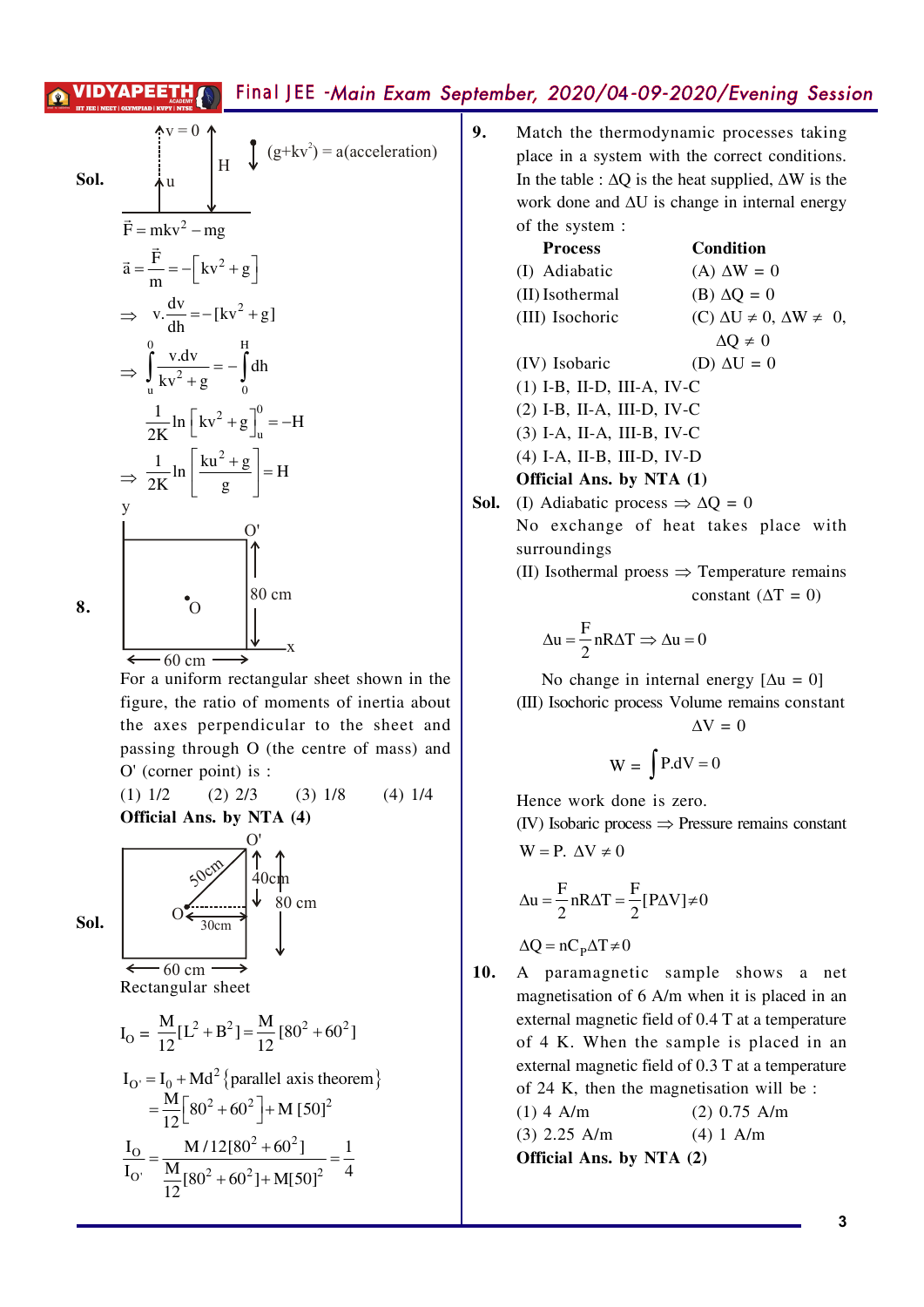Sol. For paramagnetic material According to curies law

$$
\chi \propto \frac{1}{T}
$$
  
\n
$$
\chi \propto \frac{1}{T} \implies \chi_1 T_1 = \chi_2 T_2
$$
  
\n
$$
\implies \frac{6}{0.4} \times 4 = \frac{1}{0.3} \times 24
$$
  
\n
$$
I = \frac{0.3}{0.4} = 0.75 \text{ A/m}
$$

11. A series L-R circuit is connected to a battery of emf V. If the circuit is switched on at  $t = 0$ , then the time at which the energy stored in the

> inductor reaches  $\left(\frac{1}{n}\right)$  times of its maximum value, is :

(1) 
$$
\frac{L}{R} \ln \left( \frac{\sqrt{n-1}}{\sqrt{n}} \right)
$$
 (2)  $\frac{L}{R} \ln \left( \frac{\sqrt{n}}{\sqrt{n+1}} \right)$   
(3)  $\frac{L}{R} \ln \left( \frac{\sqrt{n}}{\sqrt{n-1}} \right)$  (4)  $\frac{L}{R} \ln \left( \frac{\sqrt{n+1}}{\sqrt{n-1}} \right)$ 

Official Ans. by NTA (3)

**Sol.** 
$$
U_{max} = \frac{1}{2}LI_{max}^2
$$
  
\n $i = I_{max} (1 - e^{-Rt/L})$   
\nFor U to be  $\frac{U_{max}}{n}$ ; i has to be  $\frac{I_{max}}{\sqrt{n}}$   
\n $\frac{I_{max}}{\sqrt{n}} = I_{max} (1 - e^{-Rt/L})$   
\n $e^{-Rt/L} = 1 - \frac{1}{\sqrt{n}} = \frac{\sqrt{n} - 1}{\sqrt{n}}$   
\n $-\frac{Rt}{L} = \ln\left(\frac{\sqrt{n} - 1}{\sqrt{n}}\right)$   
\n $t = \frac{L}{R} \ln\left(\frac{\sqrt{n}}{\sqrt{n} - 1}\right)$ 

 $12.$ The driver of a bus approaching a big wall notices that the frequency of his bus's horn changes from 420 Hz to 490 Hz, when he hears it after it gets reflected from the wall. Find the speed of the bus if speed of the sound is 330 ms<sup>-1</sup>.

$$
\text{Sol.} \qquad \overrightarrow{}
$$

$$
f_1 = \left(\frac{330}{330 - v_R}\right) 420
$$

$$
f_2 = \left(\frac{330 + v_0}{330}\right) \left(\frac{330}{330 - v_B}\right) 420
$$

$$
490 = \left(\frac{330 + v_{\rm B}}{330 - v_{\rm B}}\right)420
$$

$$
\frac{7}{6} = \frac{330 + v_B}{330 - v_B}
$$
  
\n
$$
v_B = \frac{330}{13} \text{ m/s}
$$
  
\n
$$
= \frac{330}{13} \times \frac{18}{5} \approx 91 \text{ km/hr}
$$

Two identical cylindrical vessels are kept on the  $13.$ ground and each contain the same liquid of density d. The area of the base of both vessels is S but the height of liquid in one vessel is  $x_1$ and in the other,  $x_2$ . When both cylinders are connected through a pipe of negligible volume very close to the bottom, the liquid flows from one vessel to the other until it comes to equilibrium at a new height. The change in energy of the system in the process is :

(1) g dS 
$$
(x_2 + x_1)^2
$$
  
\n(2)  $\frac{3}{4} g dS(x_2 - x_1)^2$   
\n(3)  $\frac{1}{4} g dS(x_2 - x_1)^2$   
\n(4)  $g dS(x_2^2 + x_1^2)$   
\n**Official Ans. by NTA (3)**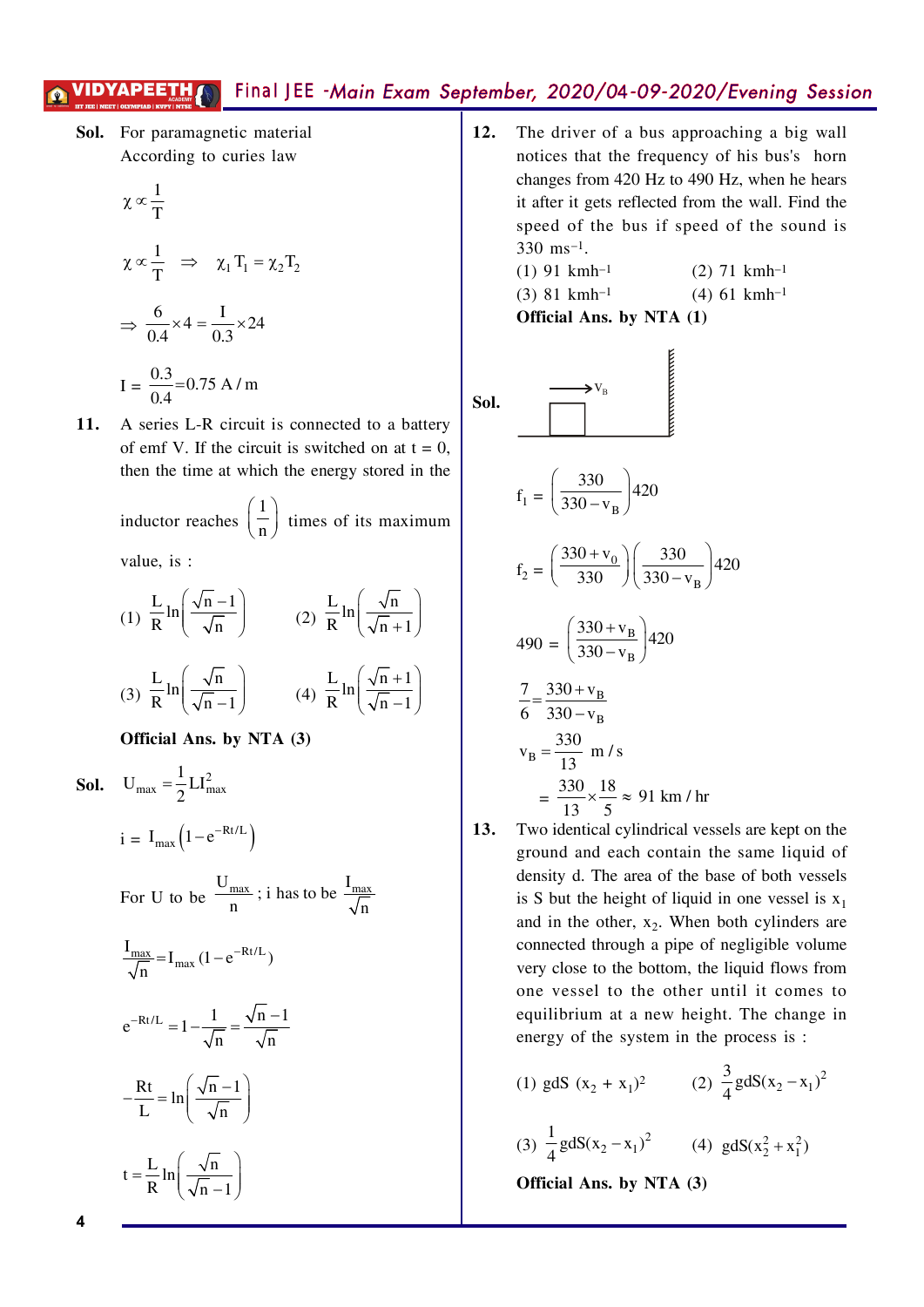

$$
U_i = (\rho S x_1) g \cdot \frac{x_1}{2} + (\rho S x_2) g \cdot \frac{x_2}{2}
$$

$$
U_f = (\rho S x_f) g. \frac{x_f}{2} \times 2
$$

By volume conservation  $Sx_1 + Sx_2 = S(2x_f)$ 

$$
x_{f} = \frac{x_{1} + x_{2}}{2}
$$
\n
$$
\Delta U = \rho Sg \left[ \left( \frac{x_{1}^{2}}{2} + \frac{x_{2}^{2}}{2} \right) - x_{f}^{2} \right]
$$
\n
$$
= \rho Sg \left[ \frac{x_{1}^{2}}{2} + \frac{x_{2}^{2}}{2} - \left( \frac{x_{1} + x_{2}}{2} \right)^{2} \right]
$$
\n
$$
= \frac{\rho Sg}{2} \left[ \frac{x_{1}^{2}}{2} + \frac{x_{2}^{2}}{2} - x_{1}x_{2} \right]
$$
\n
$$
= \frac{\rho Sg}{4} (x_{1} - x_{2})^{2}
$$

A circular coil has moment of inertia 0.8 kg  $m<sup>2</sup>$ 14. around any diameter and is carrying current to produce a magnetic moment of 20 Am<sup>2</sup>. The coil is kept initially in a vertical position and it can rotate freely around a horizontal diameter. When a uniform magnetic field of 4T is applied along the vertical, it starts rotating around its horizontal diameter. The angular speed the coil acquires after rotating by 60° will be:

 $(1)$  10 rad s<sup>-1</sup> (2) 20  $\pi$  rad s<sup>-1</sup> (3) 10  $\pi$  rad s<sup>-1</sup>  $(4)$  20 rad s<sup>-1</sup> Official Ans. by NTA (1) **Official Ans. by ALLEN (BONUS)** 

**Sol.** 
$$
I_{dia} = 0.8 \text{ kg/m}^2
$$
  
M = 20 Am<sup>2</sup>



$$
U_i + K_i = U_f + K_f
$$
  
\n
$$
0 + 0 = -MB \cos 30^\circ + \frac{1}{2}I\omega^2
$$
  
\n
$$
20 \times 4 \times \frac{\sqrt{3}}{2} = \frac{1}{2}(0.8) \omega^2
$$
  
\n
$$
\omega = \sqrt{100\sqrt{3}} = 10(3)^{1/4}
$$

15. A particle of charge q and mass m is subjected to an electric field  $E = E_0 (1 - ax^2)$  in the x-direction, where a and  $E_0$  are constants. Initially the particle was at rest at  $x = 0$ . Other than the initial position the kinetic energy of the particle becomes zero when the distance of the particle from the origin is :

(1) 
$$
\sqrt{\frac{2}{a}}
$$
 (2)  $\sqrt{\frac{1}{a}}$  (3) a (4)  $\sqrt{\frac{3}{a}}$ 

Official Ans. by NTA (4) **Sol.**  $E = E_0 (1 - ax^2)$ 

$$
W = \int qE dx = qE_0 \int_0^{x_0} (1 - ax^2) dx
$$

$$
= qE_0 \left[ x_0 - \frac{ax_0^3}{3} \right]
$$
  
For  $\Delta KE = 0$ ,  $W = 0$ 

Hence 
$$
x_0 = \sqrt{\frac{3}{a}}
$$

16. A cube of metal is subjected to a hydrostatic pressure of 4 GPa. The percentage change in the length of the side of the cube is close to: (Given bulk modulus of metal,  $B = 8 \times 10^{10}$  Pa)  $(1)$  0.6  $(2)$  1.67  $(3) 5$  $(4)$  20 Official Ans. by NTA (2)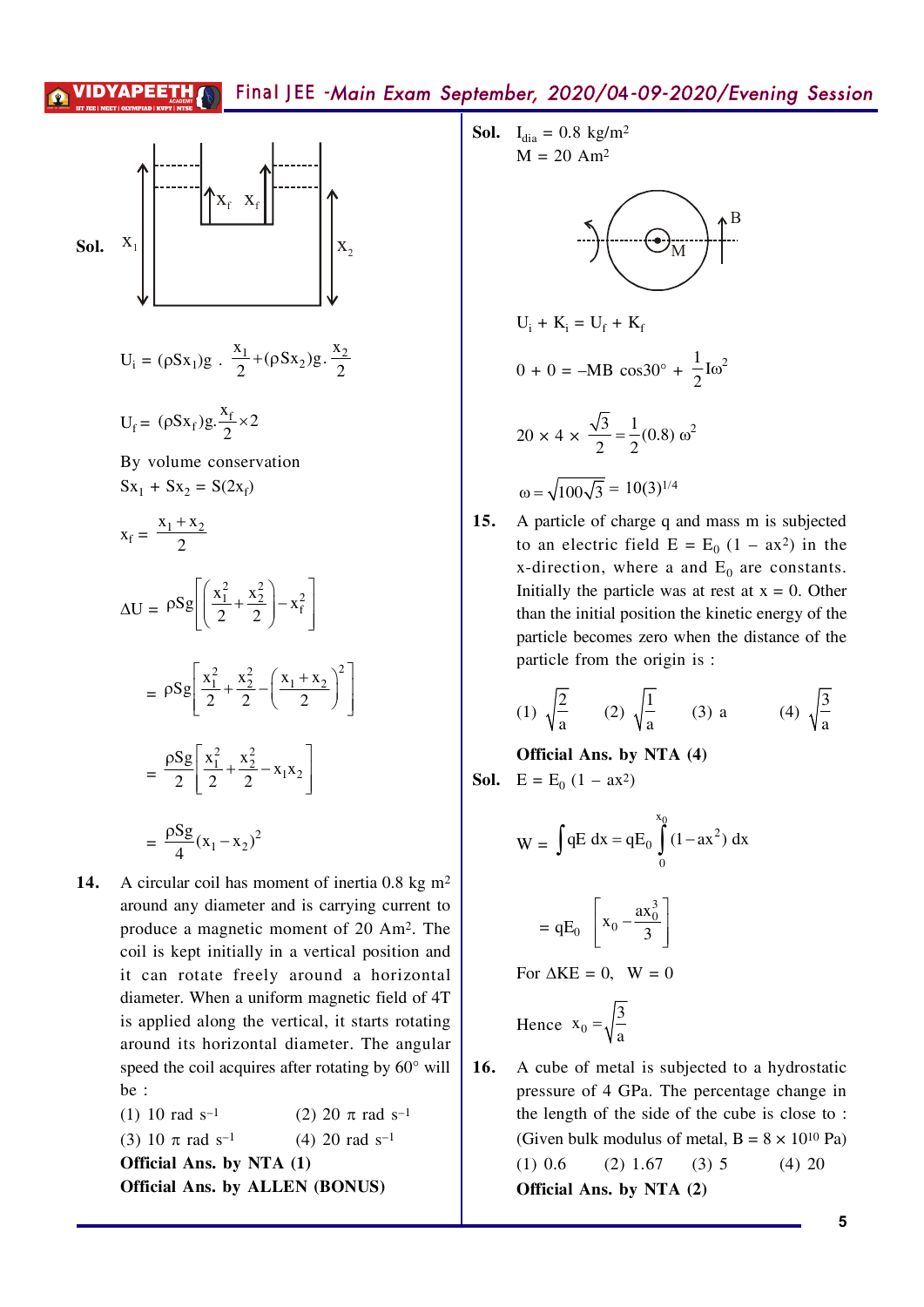$\overline{1}$ 

**Sol.** 
$$
B = \frac{-\frac{\Delta P}{\Delta V}}{\frac{V}{V}}
$$

$$
\left| \frac{\Delta V}{V} \right| = \frac{\Delta P}{B}
$$

$$
= \frac{4 \times 10^9}{8 \times 10^{10}} = \frac{1}{20}
$$

$$
\frac{\Delta \ell}{\ell} = \frac{1}{3} \times \frac{\Delta V}{V} = \frac{1}{60}
$$

Percentage change =  $\frac{\Delta \ell}{\ell} \times 100\%$ 

$$
= \frac{100}{60} \% = 1.67\%
$$

17. The value of current  $i_1$  flowing from A to C in the circuit diagram is:



 $(4) 1A$  $(1)$  5A  $(2)$  2A  $(3)$  4A Official Ans. by NTA (4)

**Sol.** Voltage across  $AC = 8V$  $R_{AC} = 4 + 4 = 8\Omega$ 

$$
i_1 = \frac{V}{R_{AC}} = \frac{8}{8} = 1
$$
 A

18. A body is moving in a low circular orbit about a planet of mass M and radius R. The radius of the orbit can be taken to be R itself. Then the ratio of the speed of this body in the orbit to the escape velocity from the planet is:

(1) 1 (2) 2 (3) 
$$
\frac{1}{\sqrt{2}}
$$
 (4)  $\sqrt{2}$ 

Official Ans. by NTA (3)

**Sol.** 
$$
V_{orbit} = \sqrt{\frac{GM}{R}}
$$
  

$$
V_{escape} = \sqrt{\frac{2GM}{R}}
$$

$$
\frac{V_{orbit}}{V_{escape}} = \frac{1}{\sqrt{2}}
$$

- **19.** A quantity x is given by  $(IFv<sup>2</sup>/WL<sup>4</sup>)$  in terms of moment of inertia I, force F, velocity v, work W and Length L. The dimensional formula for x is same as that of : (1) Planck's constant
	- (2) Force constant
	- (3) Energy density
	- (4) Coefficient of viscosity

Official Ans. by NTA (3)

**Sol.** 
$$
x = \frac{IFV^2}{WL^4}
$$

$$
[\mathbf{x}] = \frac{[\mathbf{M}\mathbf{L}^2][\mathbf{M}\mathbf{L}\mathbf{T}^{-2}][\mathbf{L}\mathbf{T}^{-1}]^2}{[\mathbf{M}\mathbf{L}^2\mathbf{T}^{-2}][\mathbf{L}]^4}
$$

$$
[\mathbf{x}] = [\mathbf{M}\mathbf{L}^{-1}\mathbf{T}^{-2}]
$$

$$
[\text{Energy density}] = \left[\frac{\mathbf{E}}{\mathbf{V}}\right]
$$

$$
= \left[\frac{\mathbf{M}\mathbf{L}^2\mathbf{T}^{-2}}{\mathbf{L}^3}\right]
$$

$$
= [\mathbf{M}\mathbf{L}^{-1}\mathbf{T}^{-2}]
$$

$$
\text{Same as x}
$$

 $20.$ In a photoelectric effect experiment, the graph of stopping potential V versus reciprocal of wavelength obtained is shown in the figure. As the intensity of incident radiation is increased:



(1) Slope of the straight line get more steep

- (2) Straight line shifts to left
- (3) Graph does not change
- (4) Straight line shifts to right

Official Ans. by NTA (3)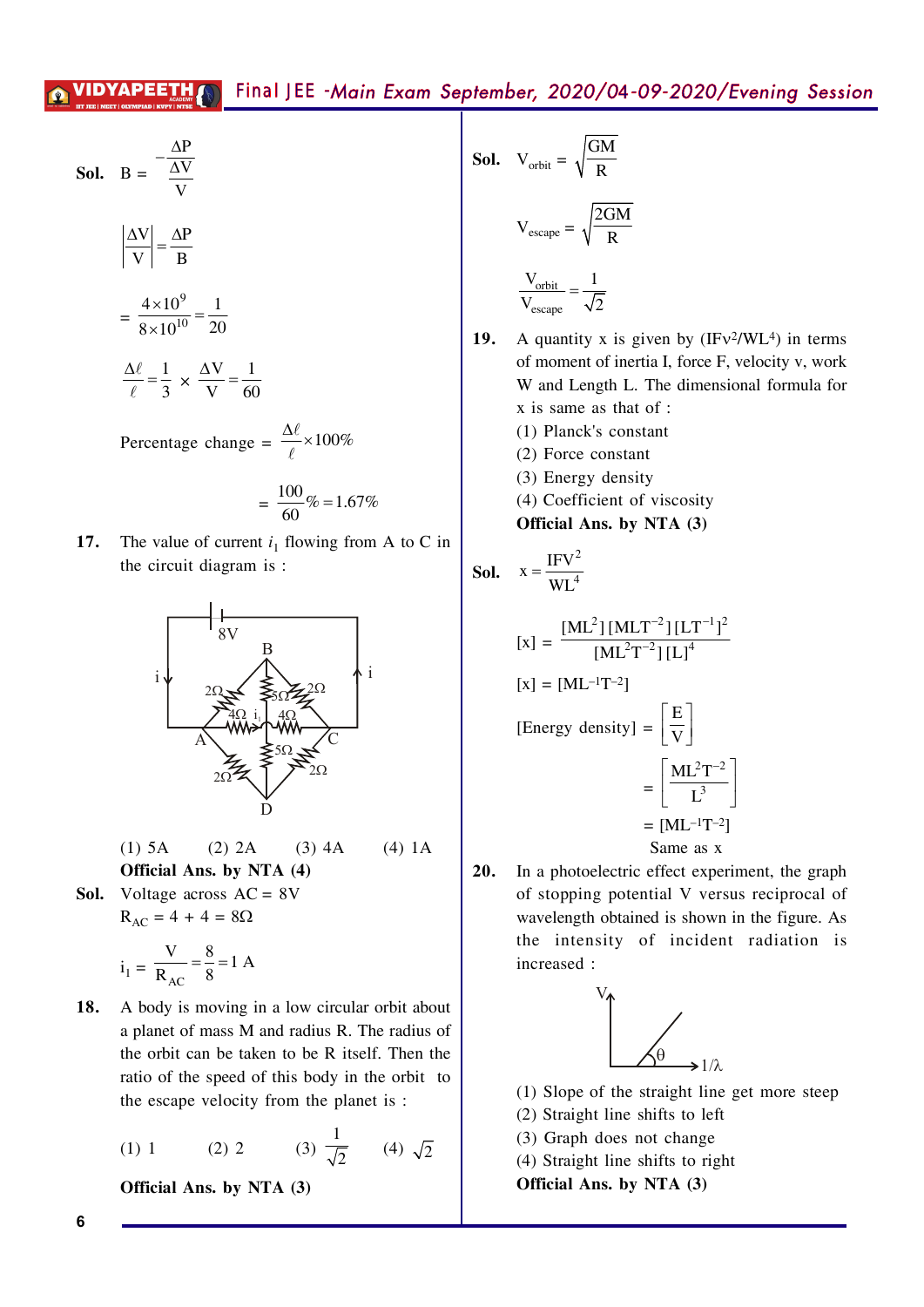**Sol.** 
$$
eV = \frac{hc}{\lambda} - \phi
$$

$$
V = \left(\frac{hc}{e}\right)\left(\frac{1}{\lambda}\right) - \phi
$$

Slope of the line in above equation and all other terms are independent of intensity.

The graph does not change.

Orange light of wavelength  $6000 \times 10^{-10}$  m in  $21.$ illuminates a single slit of width 0.6  $\times$  10<sup>-4</sup> m. The maximum possible number of diffraction minima produced on both sides of the central maximum is  $\frac{1}{1}$ .

## Official Ans. by NTA (200) Official Ans. by ALLEN (198)

Sol. Condition for minimum,

 $dsin\theta = n\lambda$ 

$$
\therefore \sin \theta = \frac{n\lambda}{d} < 1
$$

$$
n < \frac{d}{\lambda} = \frac{6 \times 10^{-5}}{6 \times 10^{-7}} = 100
$$

 $\mathcal{L}$ Total number of minima on one side  $=$ 99

Total number of minima  $= 198$ 

Correct Answer is 198

The speed verses time graph for a particle is  $22.$ shown in the figure. The distance travelled (in m) by the particle during the time interval  $t = 0$  to  $t = 5s$  will be \_\_\_\_\_\_ :



Official Ans. by NTA (20)



Four resistances 40 $\Omega$ , 60 $\Omega$ , 90 $\Omega$  and 110 $\Omega$ make the arms of a quadrilateral ABCD. Across AC is a battery of emf 40V and internal resistance negligible. The potential difference across BD is V is  $\_\$ 

Official Ans. by NTA (2)